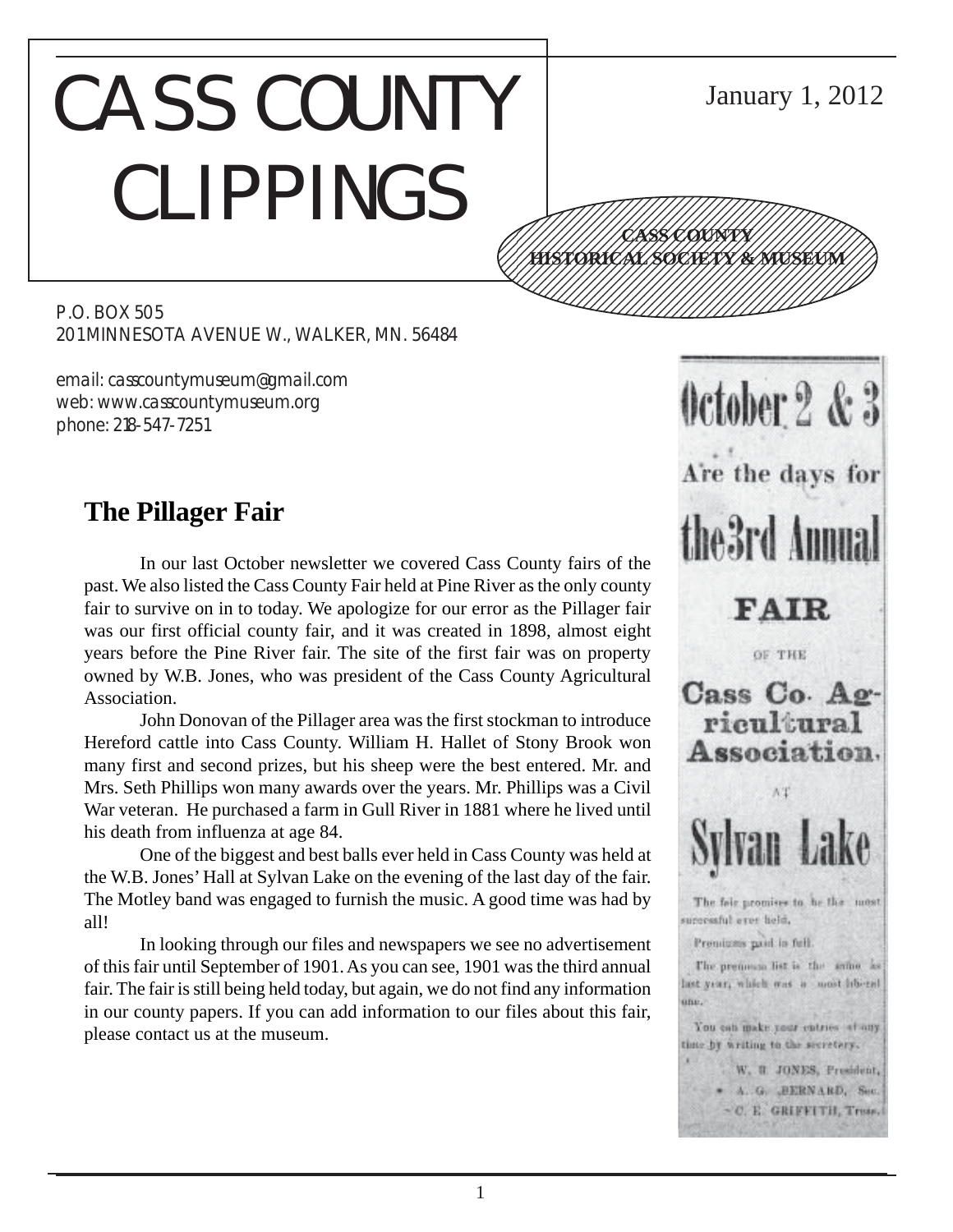February 13, 2012 – Board Meeting, Museum, 4:00 p.m.

April 17, 2012 - program (to be announced)

May 15, 2012 - program (to be announced)

June 19, 2012 - program (to be announced)

July 17, 2012 - program (to be announced)

July 24, 2012 - 3rd Annual HISTORY WALK

Aug 14, 2012 - 3rd Annual HISTORY WALK

Aug 21, 2012 - program (to be announced) Sept 18, 2012 - program (to be announced) Oct 16, 2012 - program (to be announced)

Watch for a listing of speakers for the programs that will take place on the 3rd Tuesday of each month from April through October.

# **HISTORY WALKS**

The History Walks will take you on a historic tour, complete with characters in costume, down the south side of Minnesota Avenue in Walker.

## **Old Town Backus**

The first evidence of the settlement in Backus is from a reference to Frank Cologne, who had a stopping place on the north side of Pine Mountain Creek, where the old trail used to cross about 3/4 of a mile south of current Backus. This stopping place was called 24 mile creek, due to the fact that is was just 24 miles from this point to the Leech Lake Agency, which was then a major headquarters for the Chippewa Indians of the area. The first road through the village was cut by soldiers from Fort Ripley. There was much unrest in the 1850s, and General Sibley ordered this road cut through the forest to Leech Lake.

The first store in Old Town was a general merchandise store built about 1888 byt Edward Hurley. He was the first postmater and built the first saloon. He sold it to Henry Dorr in about 1890 and Henry transformed the saloon into The Pioneer House, the first boarding and lodging house at the Old Town.

The Old Town had never been platted due to legal problems. J. S.Scribner decided on Lot 4 for the location of the new village. He had an agreement with the railroad to have sidetracks and a depot built in 1904. As this village grew and was organized in 1902, the old village site was abandoned.

#### **Cass County Historical Society Board of Directors**

Dan Eikenberry, Pres. Lois Orton, V-Pres Karen Keener Elsie Nelson Sue Eikenberry Don Beadle Martha Winter Alexis Hadrava - Treasurer

#### **Cass County Research Center**

The research center is staffed by the Cass County Historical Society at the Cass County Museum in Walker. Through the winter, research help is available by appointment. The research library, obituary indexes, newspaper microfilm, and other archival materials are accessible for a \$10 research fee for non-members.

To make an appointment during the winter hours, contact Renee at 218-652-4377.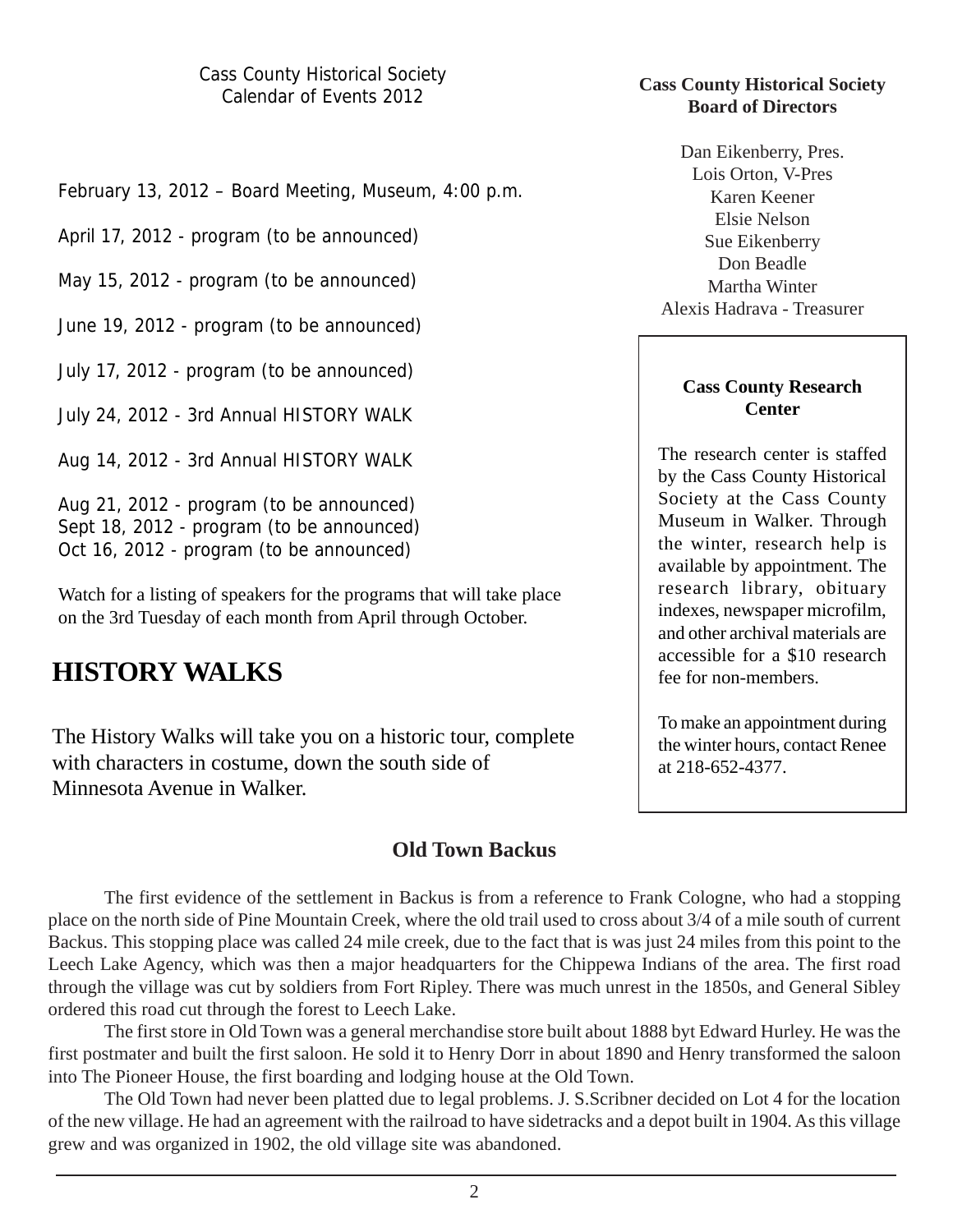#### **BACKUS ATTRACTS HUGE RACE TRACK ATTENDANCE Sat., June 25, 1937**

Backus officially opened its new race track, the only one between St. Cloud and Bemidji in 1937. A band led by John Rice started the day's festivities at 10:30 that morning. A ball game between Backus and Akeley followed and was a victory for Backus, 19-7. The crowd in attendance was estimated at between 650 and 750 spectators. They lined the race track on both sides. Every section of Cass County was represented. John Rohr of Pine River announced all the events through a loud speaker.

One of the features of the race that attracted considerable interest was the presence of George Garrity riding "Snowball", a grey gelding belonging to Ora Hillyer. George was attired in his old jockey uniform that he had worn while he was a jockey and raced throughout the United States. For many years George was considered at the top of his profession.

In 1939, the Backus  $4<sup>th</sup>$  of July celebration was well attended. The parade, which got off to a late start owing to the late arrival of the Walker band, was a worthwhile exhibition of originality and ingenuity with 20 entries. First prize was won by the Backus Bank, second by the M & I railroad, and third by the Backus Boy Scouts. Other entries were from Backus Liquor and Livestock Exchange; Backus Lumber Co., J. R. Bailey, Harley Coffland, Frank Reynolds, Backus Post Office, Backus Creamery, Spillane Motor Co., Don's Service Station, Skelly Gas and Oils, Mickey's Dray and Ice, Farmer's Supply, Wagon Wheel Nite Club, Marlow Station and Miller's Dairy, the Pine Mt. Study Club; Alex McAllister's Children; McCormick-deering Tractor Co., and Longbow Magazine.

The fans jammed into the race track to witness some of the finest displays of equine speed and beauty. Pleasant weather aided a record turnout. The three two-year-olds owned by Hillyer were popular openers to a great racing program. Peanuts romped home first in both heats, with Twinkle Silk, 2nd and Minnie Einstein third. The jockeys were Les Duncan, Bumie Van Epps and Beans Fisher. There were five races including the popular chariot race in which the Bud Keeps and Tex Rideout teams split the honors.

One of the new innovations planned by Ora Hillyer for the Labor Day Horse races of September 5, 1939 was a 2½ mile furious race between "Model T" cars.

In 1940, heavy rains caused some concern, but they decided that the Backus Race Track was in good condition, and despite the inclement weather preceding the race, many attended. Harley Coffland announced the races. Ora Hillyer was track manager, Charles Wood, Otis Sheldon and P. Barthelemy were the judges. Gardner Eustis was the time keeper. Otto Haack and John Rohr took movies of the events.

Minnie Einstein, owned by Ora Hillyer, was a huge drawing card. She raced against a gray gelding owned by Bell of Pine River. The two had raced against each other in Pine River on the Fourth of July. In all there were about 20 racing horses entered for the nine races. An added innovation was a race by a riderless horse. The first race was between Sandy, the grey gelding, and Minnie Einstein. While sweeping into the last hundred yards to the judge's stand, Sandy turned in front of Minnie, evidently intending to go through the gateway of the picket fence and only the masterful riding of the two jockeys prevented a bad spill and possible injury. The judges termed it NO RACE and NO DECISION.

In 1940, Ora Hillyer was awarded the license for the Backus Liquor Store for another year. He had been manager of the Liquor Store since its inception as a municipal project. Work was begun to convert the back end of the liquor store into a dance hall and amusement place with floor space of 30 x 18.

In 1940, Ora Hillyer reported that he sold about 140 head of horses. In 1941, he sold 180 head of farm stock. He said in June of 1941 that since disposing of his business, he had devoted all his time to the work of the Backus Livestock Exchange and reported one of the best years he has ever had. Ora was well known throughout the entire area as a horse judge and breeder. His race horses were entered into all the large fairs of the state.

1941 was likely the last year of the races at the Backus Horse Track, as most of the racing was dropped during World War II. If anyone knows of racing beyond the races of 1941, we would like to add that information to our file at the Cass County Museum.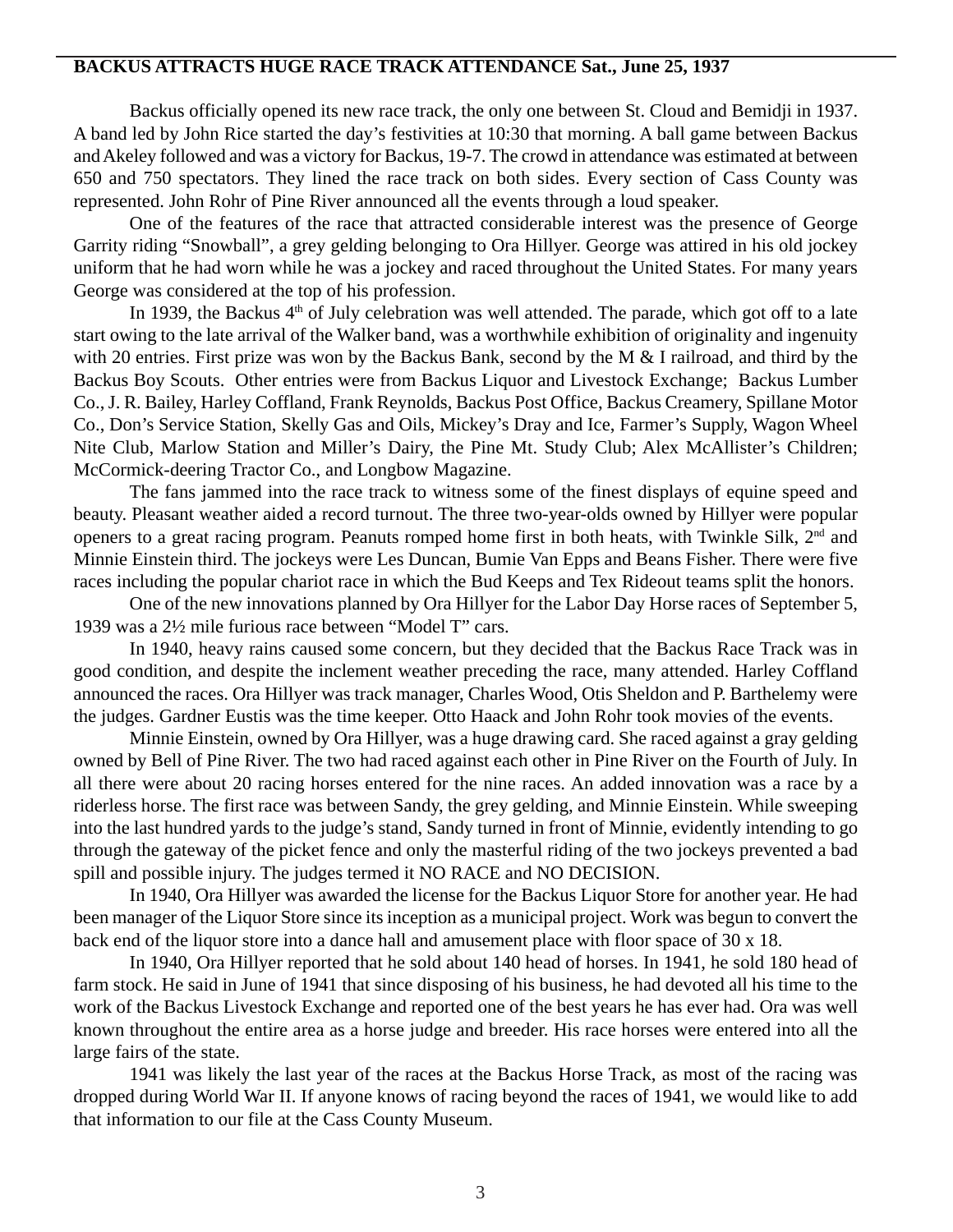## **Obituaries and Cemeteries**

If you aren't aware of it yet, there is a valuable research tool that is free if you are looking for the burial location of your relatives. The site is www.findagrave.com. There were 82,213,428 names listed last evening, and there are already 82,221,904 this morning. My math skills tell me that 8,476 names and sites were added overnight.

Volunteers from around the country have visited county cemeteries this year and added thousands of names and photos of the cemeteries and tombstones. As the historian of a small cemetery, I was surprised that two volunteers had been in my area taking photos and adding informtion to this website this summer. The process is ongoing, and there are presently 1830 names listed for Evergreen Cemetery in Walker and 451 for Evergreen Cemetery in Backus.

It has been the custom for the past twenty years or so for volunteers to do tombstone transcriptions and to identify abandoned and unused cemeteries and burial locations. Areas that had been forgotten and allowed to go to seed were located again, and many people made an effort to clean up the areas and identify the location. This new wave of volunteers are expanding that effort by adding information beyond the tombstone transcriptions. One of our former members, Richard Tappe, did a first- class job of recording cemeteries, as he not only wrote down the tombstone, he gathered data from the original records so that he could record as many burials as possible. He realized that pure tombstone transcriptions only tell a part of the story. Depending on the era, many families could not afford tombstones. Temporary markers placed by the funeral homes were lost, and wooden markers were either intentionally or accidentally destroyed. Richard Tappe did a thorough study of eight of the county cemeteries.

Many of the early records of a cemetery are sketchy at best, but every bit of information helps



people of a later period fill in their family history. By using our museum's obituary file and the website, visitors have been able to find past relatives. Just yesterday, we heard from the great-granddaughter of the Carnahan family, and she was ecstatic that she had found the information and plans a visit to our area as soon as she can.

If your family is not listed, and you would like them to be, join as a volunteer on www.findagrave.com and list your own family members. Maybe a grandchild will thank you some day.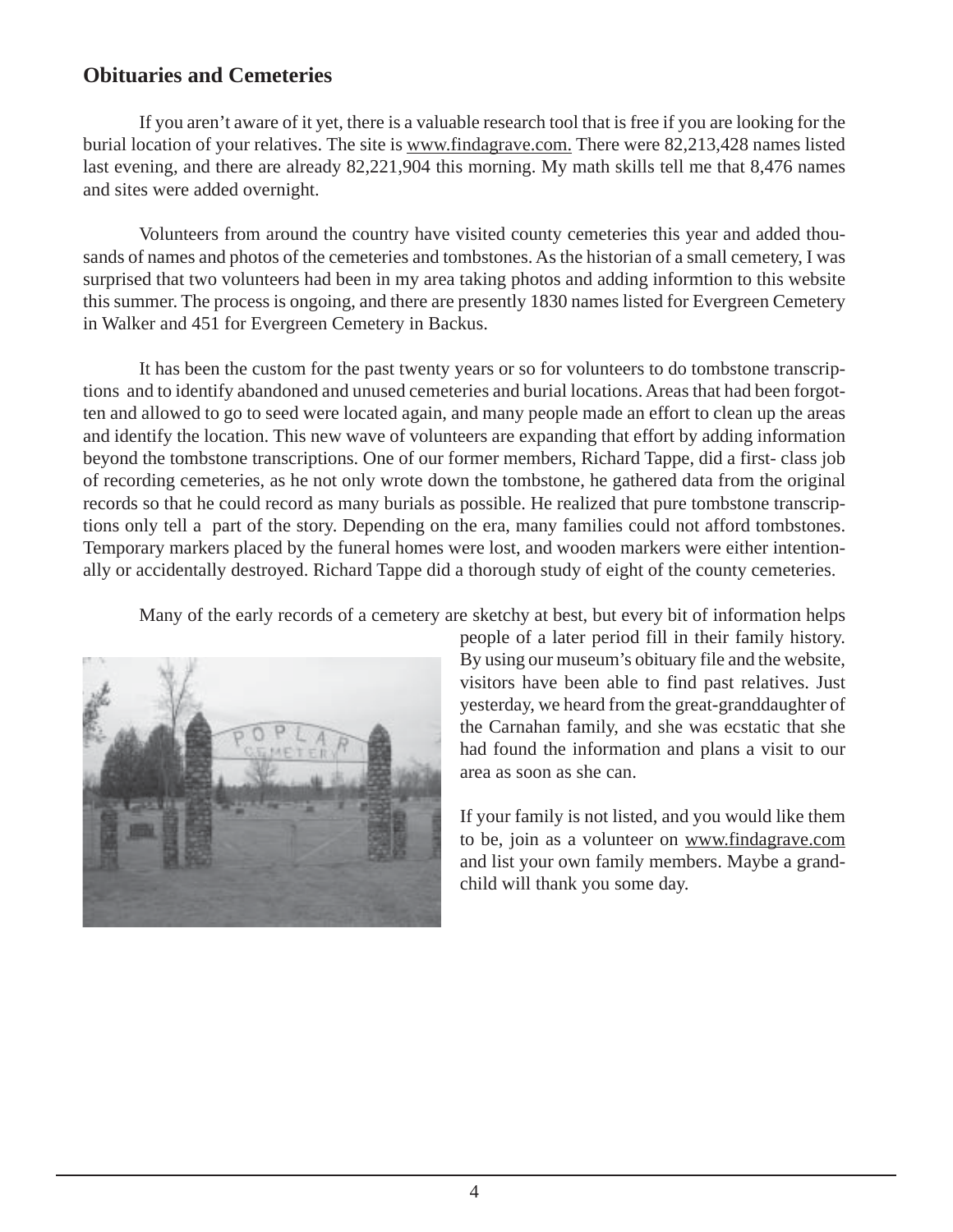## *Individual (\$10)*

Patricia Abraham Karen Arsan Bob Bean Francis Bean Vi Blackburn Margaret Dewey Barb Frederick Rick Johnson Karen Keener Karen Kezele Steven Mecklenberg Elsie Nelson Frank Olson Robert Redfield, Jr. Dr. Otto F. Ringle Tom Salwasser Arthur Shenk Jeanette Silbaugh Glenna Tappe David Yde Betty Zaffke

### *Family (\$15)*

Don & Tanis Beadle Bob & Dodie Burdick Don & Karen Jensen Glenna & Patricia Mechelke Pat & Diane Pitzen

#### *Sponsor (\$250-\$999)*

Anderson's Cove Chippewa Lodge Bob & Nita Frink First National Bank, Walker Grand Vu Lodge Ron Libertus Northland Lodge Lois Orton Spirit of the North Woodland Bank

#### **Harry Winter Memorial**

# **Membership - 2011**

### *Benefactor (\$20 - \$99)*

Virginia Abullrade Dale Barto Doug & Linda Birk Audrey Chelberg Robert & Florence Crow Terrie Cornell Tom & Sarah Cox Gordy & Liz Dahn Leland & Dorothy Delger Jim & Shirley Dowsen Richard & Joan Downham Michael J. & Karla Elsenpeter Dick & Donna Evenson Don Flyckt Tom & Lori Gamache Jerry & Renee Geving Nancy Jacobson Bob & Shirley Jewell Steve & Kay Johnson Robert & Betty Kangas Keith & Janice Matson Cecelia McKeig Noel Mills, M.D. David Nieman Norbert & Rosemary Ochs James & Leona O'Neal Chris & Dorothy Opheim Hugo & Jana Pence Carole Sargent Richard & Elizabeth Sauer Erma Schantle Dana & Bev Sheldon Gary & Margaret Trimble Bob & Ann Winegar Martha Winter

#### *Business (\$50+)*

Acorn Hill Resort D. W. Jones, Inc. Huddle's Resort Little Apple Paperback Exchange Orton Oil Co. Alice Groth Sandra (Hedlund) Spitzack

## *Friend (\$100-\$249)*

Willard Arends Carl & Judy Berg Dr. Steve Bilben Don & Margaret Brown Dan & Sue Eikenberry First National Bank, Walker John & Thgelma Grimley Betty Hutt Gramma Jo's House Leer Title Service Kelly & Jeanne Nelson Dick & Kathie Stoneking

### *Cities & Townships*

City of Backus - \$50 City of Lake Shore - \$50 City of Walker - \$500 Blind Lake Township -- \$100 Fairview Township - \$200 Gould Township - \$100 Kego Township - \$500 Leech Lake Township - \$200 Pine Lake Township - \$200 Pine River Township - \$100 Powers Township - \$150 Rogers Township -- \$50 Salem Township - \$30 Shingobee Township - \$1,000 Smokey Hollow Township - \$100 Sylvan Township - \$85 Town of Loon Lakes - \$100 Torrey Township - \$50 Trelipe Township - \$250 Turtle Lake Township - \$500 Wabedo Township - \$50 Walden Township- \$50 Wilkinson Township - \$250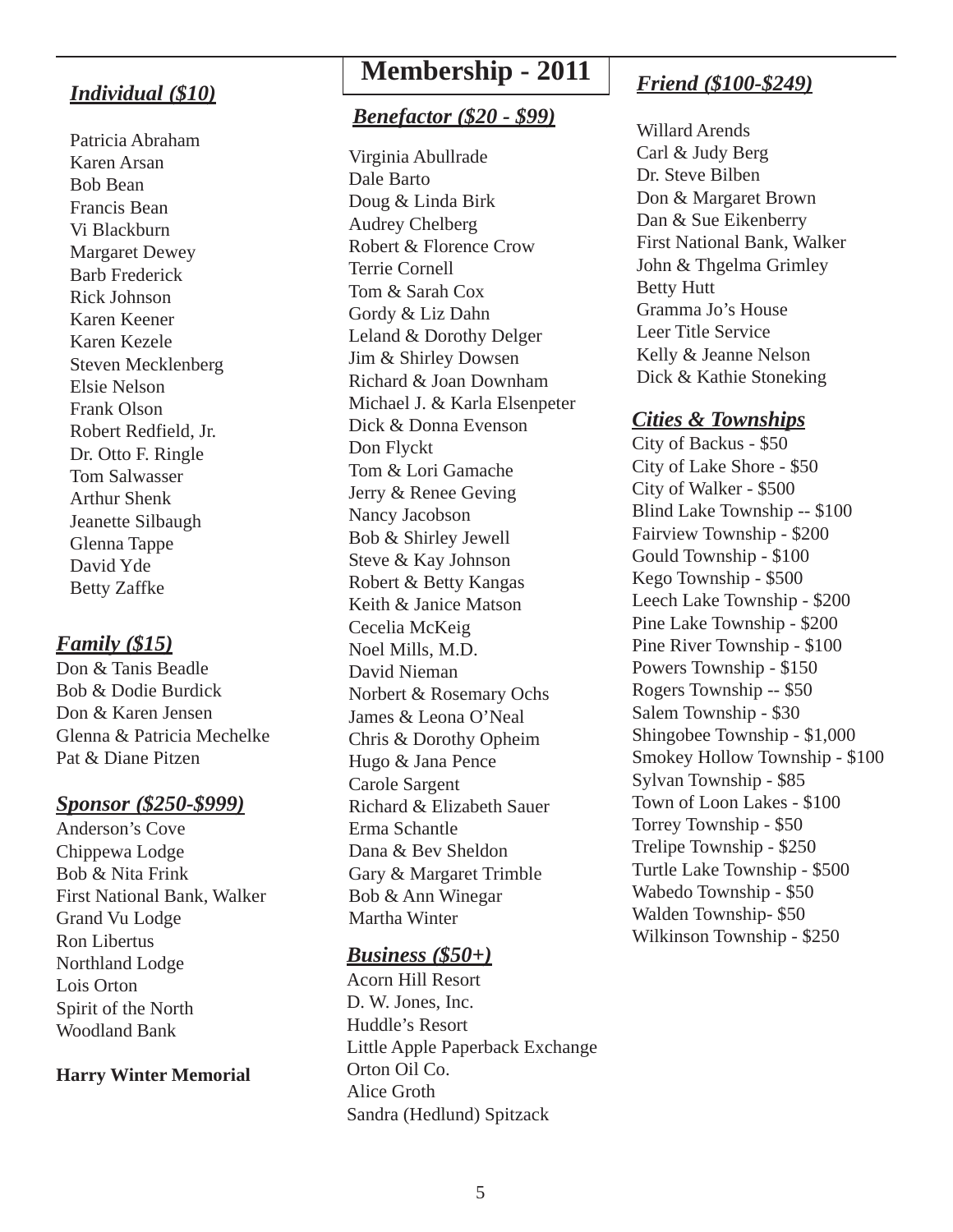#### A Settler's Dream

A Settler closed his cabin door The sun was down, his day's work was o'er He settled down in his bed to rest And his head in its soft pillow pressed. A sleepy tune came from the old cow bell, As a gentle rain on his cabin fell. With hardly a thought this tired man Had journeyed into the slumber land. He dreamed he lived in a land bright and fair, With beautiful pines so tall and green And the finest lakes he had ever seen With the clearest water and shores so fine All wreathed around with bird and pine; They looked like mirrors when the sun was low And the pines far across shadows throw; He dreamed these lakes were full of fish And that you could catch them when you wished. In the distance he could see the purple hills Where the hunters find their joy and thrills; For in those hills, deer and bear roam, And ducks and partridge are right at home; Where rivers flow like a silver thread And help to form the Mississippi head. He dreamed of wheat fields that had turned to gold And oats that yielded a hundred fold: And the ground like a carpet was covered all over With little blossoms – they called it clover.



The splendid gardens in this land so fair The garden of Eden could not compare He dreamed of a fine road of gravel and clay That went by the name of Scenic Highway At every corner there was a blue star To guide the traveler that came from afar. Many people in autos were coming to share The beautiful lakes and pure fresh air. He awoke and found that the night had passed – But his dream was true, for he lived in Cass.

Written by Harley D. Coffland, printed in the *Pine River Sentinel*, Pine River, February 24, 1922.